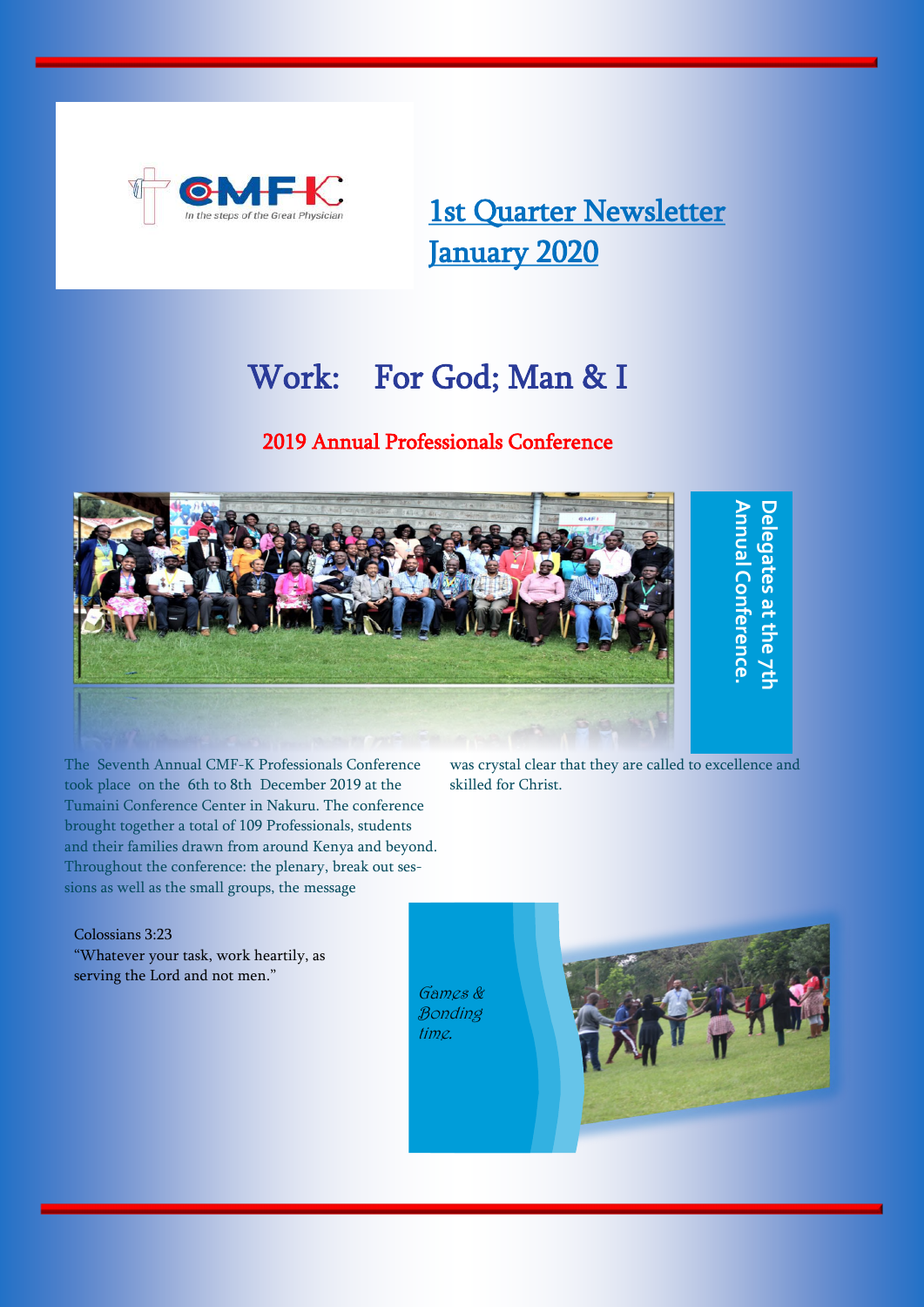### ICMDA EAST AFRICA LEADERSHIP TRAINING.



Dr. Hannes Steinberg facilitating a session on Communication. Delegates in the conference room.



East Africa ICMDA Regional Volunteers and Leadership Training was conducted at Kijabe Hospital from 1st—6th Dec 2019. This intense training was aimed at mobilizing healthcare workers for missions, was well attended by delegates from the East Africa Region and one from South Africa. Dr. Richard Mutura, the main expositor, facilitated Bible study on the exposition of the book of Nehemiah.

# Training of Tutors on Whole Person Care Medicine

On 3rd & 4th September 2019, CMF-Kenya hosted an ICMDA East African Regional Training of Trainers on Whole Person Care Medicine at Mayfield Guest House Nairobi. A total of 23 Healthcare Professionals participated in the Training that was organized by PRIME International in Partnership with University of Brighton School of Medicine.

We appreciate all our partners who were involved in this noble course and challenge all the beneficiaries of the training to be the noble ambassadors



**Delegates of the TOT**



After the training delegates converged for dinner. A time of bonding, and networking.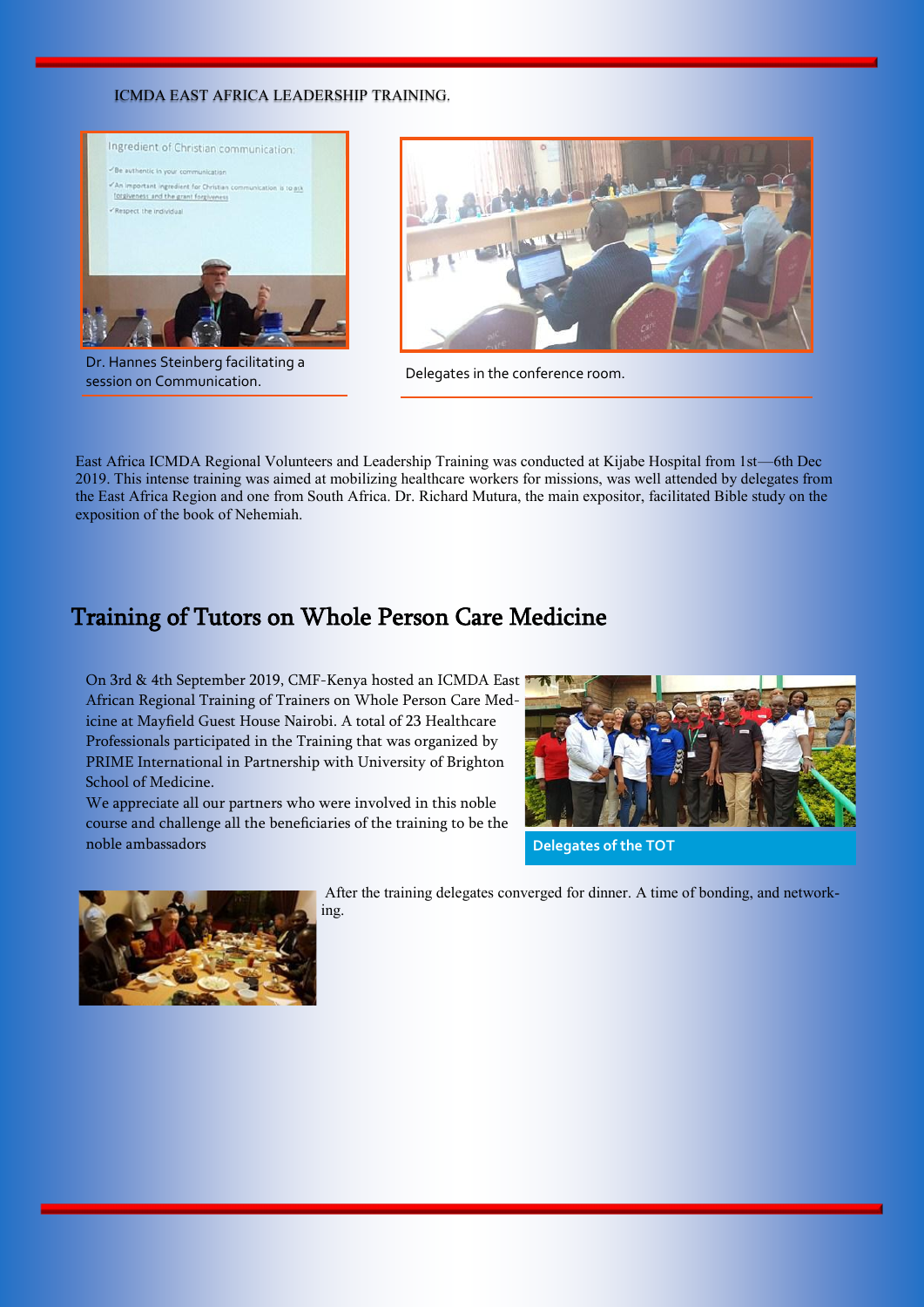## Our Regional Fellowships.





CMF-K regional fellowships have continued to thrive, where professionals and students come together to encourage each other their Christian walk.

The Regional fellowships are:



 $\Rightarrow$  Nakuru Region Meets every month Contact person:Dr. Julius Nyoru



 $\Rightarrow$  Nairobi Region meets every last Saturday of the month .

Contact person: Dr. Simon Ndiritu.





 $\Rightarrow$  Eldoret Region meets on alternate months. Contact person: Dr. Elijah Muteti



 $\Rightarrow$  South Rift meets every month. Contact person: Dr. Ian Simel.

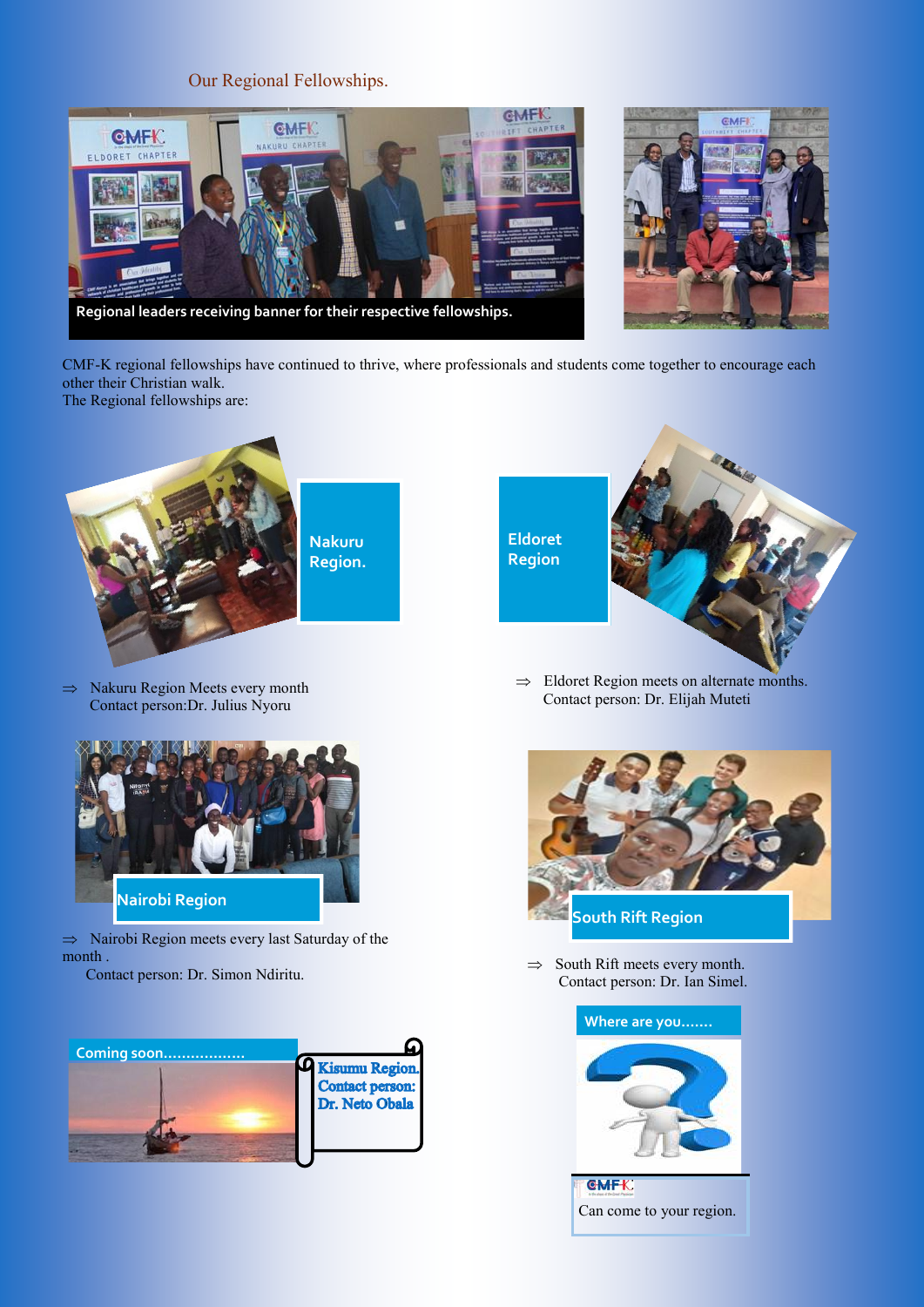## **STUDENTS ' MINISTRY AT CMF-K**

We have continued to support healthcare students to be committed Christians as well as  $\frac{1}{\sqrt{2}}$  future

Reliable professionals. Linking students with Mission Hospitals has been a core area of  $\Box$ suring

They get exposed to what is expected of them in their future careers.

"*I am grateful to God for the opportunity to do my electives at Tumutumu. The medical staffs* 

*enlightened us as they exposed us to most of the hospital procedure. Walking around the hospital* 

*corridors with countless Bible verses displayed, reminded me that I am surely to serve God in my career."* Says Mary Wanjiru– K.U student who did her electives at PCEA Tumutumu Mission Hospital.

*"The consultants were great,they have become our role models.We learnt a lot through the interns about being a primary healthcare giver. The internship is tough work, but Wednesdays were refreshing days as we would get time in prayer, which refreshed us. We are grateful to God for the CMF-K Family."* Winnie C. Murugi & Jacob W. Mutuura, interns at Kijabe Mission Hospital.

Nakuru region conducts a commissioning fellowship, where they celebrated the finalists and prayed with them as they transit.





Finalist in their commissioning service. Nakuru fellowship enjoying meals in their commissioning service.

We wish the finalist all the best in their next step. Congratulations.